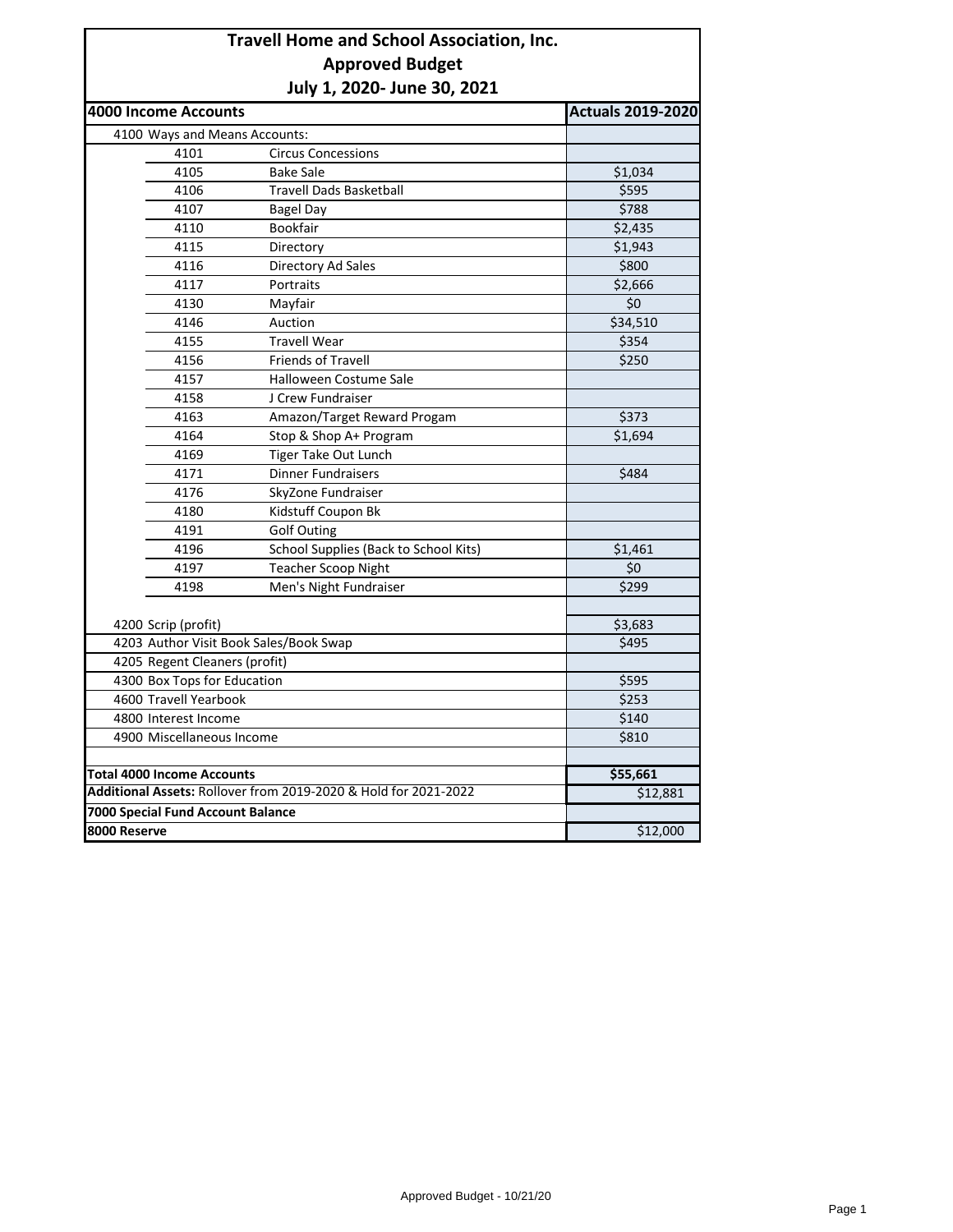|                                                |                                            | <b>Actuals</b> | <b>Approved Budget</b> |
|------------------------------------------------|--------------------------------------------|----------------|------------------------|
| <b>5000 Expense Accounts</b>                   |                                            | 2019-2020      | 2020-2021              |
| 5100 All School Expense Accounts:              |                                            |                |                        |
| 5110                                           | Assembly - Cultural                        | \$1,485        |                        |
| 5120                                           | Assembly - Bullying                        |                |                        |
| 5130                                           | Assembly - Science                         | \$550          |                        |
| 5140                                           | Assembly - Music                           |                |                        |
| 5150                                           | Assembly - Motivational Speaker            | \$895          |                        |
| 5165                                           | Assembly - Math                            | \$1,100        |                        |
| 5176                                           | Assembly - Parent                          |                |                        |
| 5200 Specialty Expense Accounts:               |                                            |                |                        |
| 5230                                           | Residency - Art                            |                |                        |
| 5240                                           | Residency - Library Author Visits          | \$201          | \$3,000                |
| 5245                                           | Residency - All School Circus              | \$4,548        | \$5,300                |
|                                                |                                            |                |                        |
| 5300 Grade Level Expense Accounts:             |                                            |                |                        |
| 5310                                           | 1st Grade                                  | \$250          | \$1,300                |
| 5320                                           | 2nd Grade                                  | \$250          | \$1,300                |
| 5330                                           | 3rd Grade                                  | \$250          | \$1,300                |
| 5340                                           | 4th Grade                                  |                | \$1,300                |
| 5350                                           | 5th Grade                                  |                | \$1,300                |
| 5360                                           | Kindergarten                               | \$250          | \$1,300                |
|                                                |                                            |                |                        |
|                                                |                                            |                |                        |
| 5450 Field Trip Buses                          |                                            | \$3,630        |                        |
|                                                |                                            |                |                        |
| 5500 Equipment Expense Accounts:               |                                            |                |                        |
| 5510                                           | Equipment - Music                          |                |                        |
| 5530                                           | Equipment - Online Encyclopedia Britannica | \$475          | \$500                  |
| 5570                                           | Equipment - P.E.                           |                |                        |
| 5575                                           | Equipment - Library                        |                |                        |
| 5576                                           | Equipment - Art                            |                |                        |
| 5580                                           | Equipment - Health                         |                |                        |
| 5590                                           | Equipment - School                         | \$534          |                        |
|                                                |                                            |                |                        |
| 5845 Math Enrichment - Continental Math League |                                            |                |                        |
| 5847 Spelling Bee                              |                                            | \$173          |                        |
| 5850 Student Planners                          |                                            | \$760          | \$748                  |
| <b>Total 5000 Account Expenses</b>             |                                            | 15,351.26      | \$17,348               |
|                                                |                                            |                |                        |